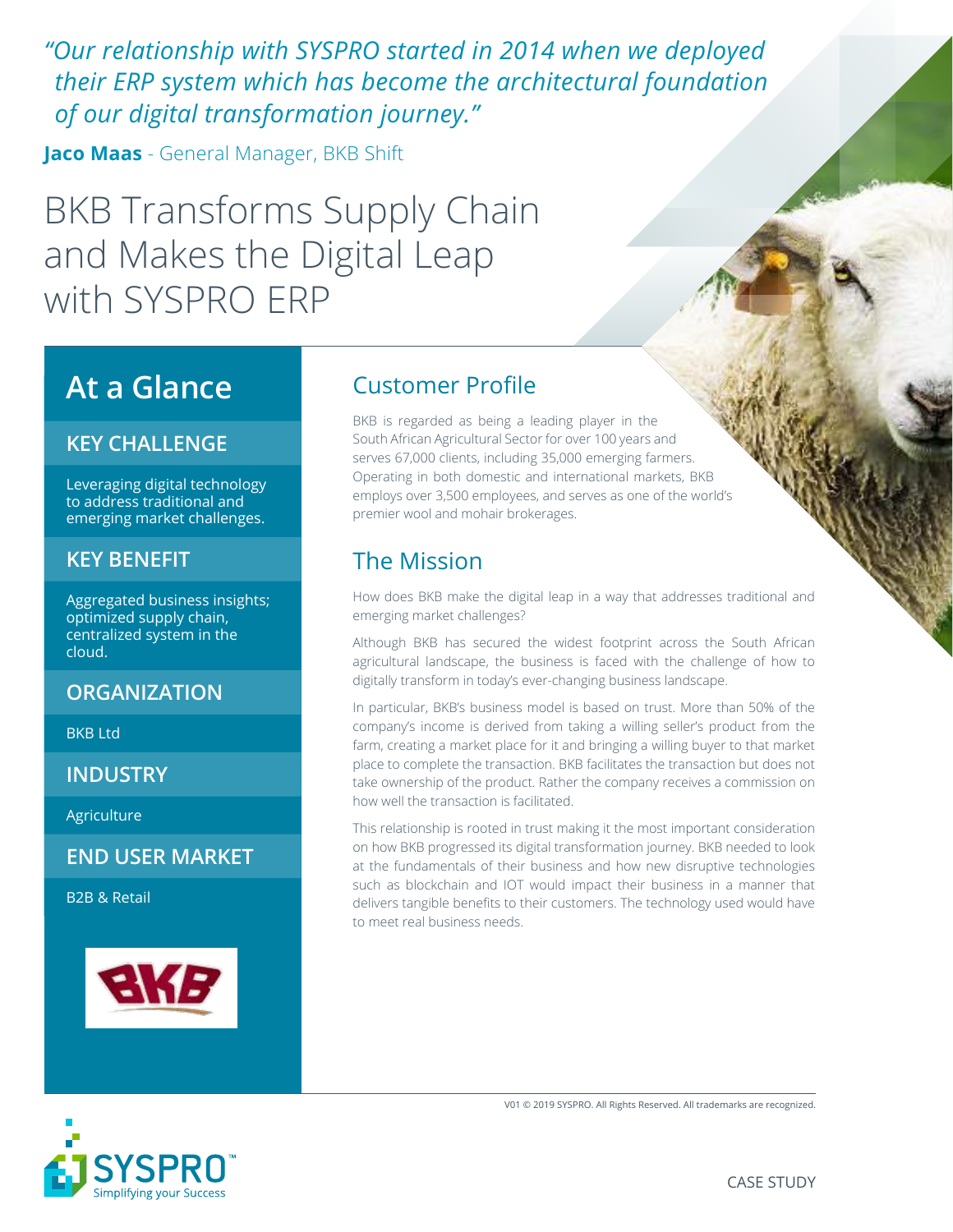#### The Solution

The shortening, optimizing and simplifying of the supply chain is a key business driver in the agricultural industry.

SYSPRO is continuously keeping abreast of emerging technologies and trends to future proof their customers businesses. SYSPRO played an instrumental role in enabling and accelerating BKB's smart manufacturing goals.

"Our relationship with SYSPRO started in 2014 when we deployed their ERP system which has become the architectural foundation of our digital transformation journey," says Maas.

"Looking back, the decision to partner with SYSPRO became the catalyst for change from a traditional agricultural cooperation to a true agribusiness that embraces the principles of a learning organization. Today we have aggregated business insights delivered seamlessly and in real time from a centralized system in the cloud with all our companies and operations now running on SYSPRO ERP," he adds.

BKB's supply chain is complex, challenging, and highly dependent on personally knowing a stakeholder before trust is established to do business. Using SYSPRO as the system of engagement BKB was better equipped to reduce transactional friction and create value for the customers.

#### The Digital Business Model

BKB has the largest sheep shearing team in the world and holds six auctions a week, its producers shear ±12 million sheep per year – approximately 63% of South Africa's output.

Through interfacing with SYSPRO's latest ERP solution which employs IoT capabilities, BKB could take the entire auction process online.

Maas explains: "We put an RFID tag in each sheep's ear and link it up to the Internet. It becomes a digital twin of that sheep that can be moved around on the network. We collect what we call 'value digital profile data' on each sheep, and when we move sheep to an e-commerce or auctioneering platform, we can say, 'We have all the information on this animal. We know its age, breed, gender, feet conversion, growth history,"' says Maass. "Now, buyers don't necessarily have to see the animal to start trading with it. It's a great example of how technology can meet real business needs," he continues.

#### The Blockchain Appeal

Once BKB started connecting sheep, Maass realized that he could leverage IoT even further by integrating SYSPRO ERP with the Blockchain and Distributed Ledger Technology (DLT). By using APIs to link up SYSPRO data to BKB's blockchain app, the company can offer complete traceability and ensure trust up and down the supply chain. For stakeholders, the benefits are immense. Mobile payments based on information pushed into the blockchain help BKB's emerging farmers get advances on their product as it passes through the value chain. Wool buyers know exactly the quantity and quality of wool coming in and can plan production accordingly.

Additionally, BKB has developed an app that records food safety and marketing information for raisin farmers and the pesticide companies who supply them, linking it up to the supply chain information supplied by SYSPRO. "We use information from the pesticide company to alert the farmer on his mobile phone when the chemicals have reached their breakdown period and it is safe to harvest the produce. In turn, we use predictive analysis to inform the pesticide company when farmers are doing their sprayings, so they can actively start promoting their product."

For BKB blockchain's entire appeal is that trust is inherently built into its architecture and offered the following key benefits: the creation of new customer touchpoints and revenue streams, upholding public health, opening up new markets, and simplifying the supply chain.

#### The Outcome

Tackling the challenge of a digital transformation journey may have started with sheep, but by leveraging SYSPRO's solution offering and Industry 4.0 capabilities, BKB has taken on the role of digitally transforming the entire agriculture industry in South Africa and beyond. BKB now offers block chain solutions and IoT solutions for the supply chain and ultimately greater value to their customers.

"Once we implemented SYSPRO ERP our business underwent a process of increasing our user skill level. We now have a solid base which has enabled us to start building on the insights we got from our information. I looked at the amount of data flow on our Wide Area Network before the implementation of SYSPRO Point-of-Sale and the amount of data after the implementation and we have seen a ten-fold increase.

BKB has 67 000 customers interacting with its SYSPRO ERP system, with a further 35 000 emerging farmers, represented in 1100 shearing sheds, also feeding data into the system. The Company indicated that they selected SYSPRO based on the following key outcomes competitive cost of ownership, ease of use and the ability to digitize our assets, actions and processes.

 "SYSPRO's solution has equipped us with business insights into our customer base, payment trends, value allocation and new selling opportunities. Now that we have the facts, we are actively assessing how we apply our strategy to further develop our digital strategy objectives to solve our business challenges," concludes Maas.